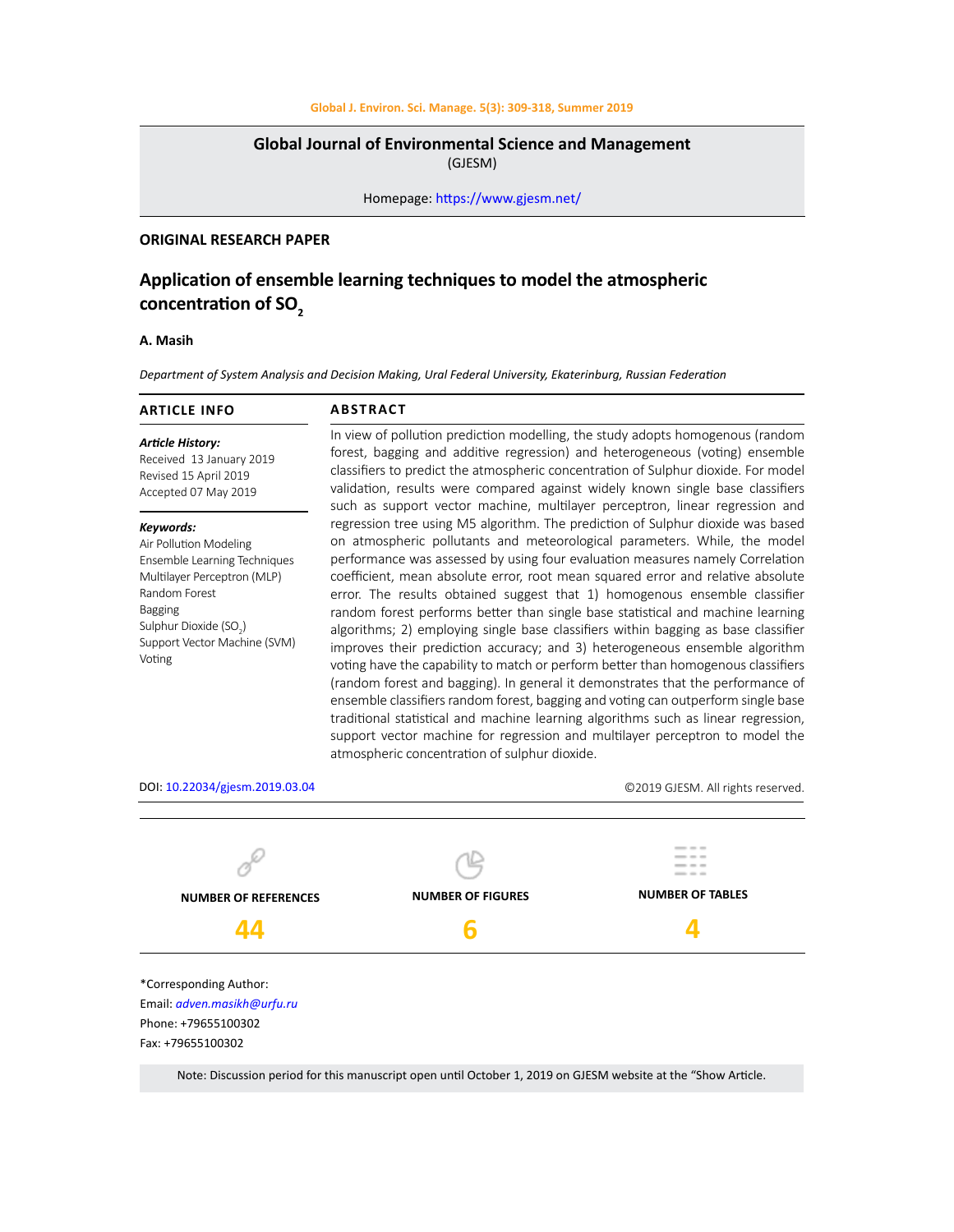### **INTRODUCTION**

Considering the socio-economic ambiance of a territory, the health conditions of citizens are vastly dependent on its sanitary and ecological setting (Salnikov and Karatayev, 2011). Due to a vital connection between human health and air quality, atmospheric pollution level remains one of the several main aspects that influence human physical development. The consequences of inhaling contaminated air through bronchial tubes and windpipe can adversely affect alveoli – the point where dirt enters blood and lymph (Seinfild *et al.,* 1998). World Health Organization (WHO, 2014) and Samoli *et al.,* 2015 have drawn a strong correlation between health apprehensions (cardiovascular system, respiratory skin diseases etc.) and increased concentration of air pollutants i.e. oxides of nitrogen  $(NO_x)$ , carbon monoxide (CO), sulphur dioxide  $(SO_2)$ , ground level ozone  $(O_3)$ . A constant monitoring of atmospheric pollutants is important because the introduction of chemicals and particulate matter (PM) in atmosphere beyond a certain limit results in an air pollution (Brunekreef, 2002). Due to negative impact of air pollutants on human health, other living organisms, crops and natural environment, it is one of many vital issue that metropolitan and industrial cities need to address (Masih, 2018a). Generally six air pollutants namely particulate matter (PM<sub>25</sub> and PM<sub>10</sub>), SO<sub>2</sub>, NO<sub>2</sub>, CO, and O<sub>3</sub> are used to calculate Air Quality Index (AQI) that describes the pollution level of a region. Increased concentrations of  $SO<sub>2</sub>$  can be extremely dangerous due to its: nasty smell; ability to quickly react with suspended particles in air to form harmful acids which can cause acid rain; and most importantly short exposure to SO<sub>2</sub> can aggravate human respiratory system which make breathing difficult (Brunekreef, 2002; Xie *et al.,* 2016). Therefore, apart from a strict monitoring, practical significance demands the development of forecast models that can accurately predict the atmospheric concentration of  $SO<sub>2</sub>$ . Chemical transport models and data driven statistical techniques are two major types of modelling approaches employed in atmospheric science to estimate and forecast the concentrations of air pollutants. However, applicability of chemical models is limited due to several reasons such as: a thorough understanding of transportation; its chemical mixing and transformation details; which is complex to investigate about; computation cost; and a complete

list of air pollutants with concentration values which is difficult to get (Zhan, 2018). Due to limitations of chemical models, nowadays data driven approaches are catching the attention of a number of researchers to model atmospheric pollutants. With technological progression the modelling techniques are also progressing to be more efficient. For example recent environment science and engineering researches (Abdul-Wahab and Al-Alawi, 2002; Schlink, *et al.,* 2003; Chaloulakou *et al.,* 2003; Grivas and Chaloulakou, 2006; Baawain and Al-Serihi, 2014; Bedoui *et al.,* 2016) (Juhos et al., 2008; Wang et al., 2008; Rahimi, 2017) using machine learning techniques such as artificial neural network (ANN), Random Forest (RF), SVM etc. have been preferred over classical statistical methods due to their enhanced performances. Although, machine learning tools are able to deal with nonlinearity of inventory data however, literature suggests that ANNs undergo from a problem of over fitting and local minima (Brunelli *et al.,* 2007). Whereas advanced machine learning techniques like ensemble learning (homogenous and heterogeneous) algorithms are capable of dealing with issues like local minima and overfitting. Therefore, RF, Bagging and Voting can be applied as alternative approaches (Yu *et al.,* 2016; Nawahda, 2016; Masih, 2018b). Literature review conducted in the context of this study suggests that, several studies in the field of air quality modelling have recently adopted ANNs for classification and regression purposes to predict the concentration of air pollutants such as NO<sub>x</sub>, SO<sub>2</sub>, O<sub>3</sub> etc. (Shaban *et al.,* 2016; Gardner and Dorling, 1999; Russo and Soares, 2014; Capilla, 2014; Lu *et al.,* 2003; Singh *et al.,* 2012). These articles confirm the ability of ANN based algorithms to handle non-linearity and complexity of the emission datasets, but also point out the problems of local minima and over-fitting, ANNs suffer from. Few attempts were made to overcome these problems, but the authors suggested that both cannot be solved simultaneously (Lu *et al.,* 2003; Wang and Lu, 2006). Later, the SVM performance was tested out against ANN based algorithm MLP by Lu and Wang, (2014) showed that on structural issues SVM can perform better than MLP. The work was considered a milestone in the field of atmospheric pollution prediction for further development. Similarly another study based on Athens Greece developed 84 different models and established that Tree and Rule classification algorithms perform significantly better than that of SVM and linear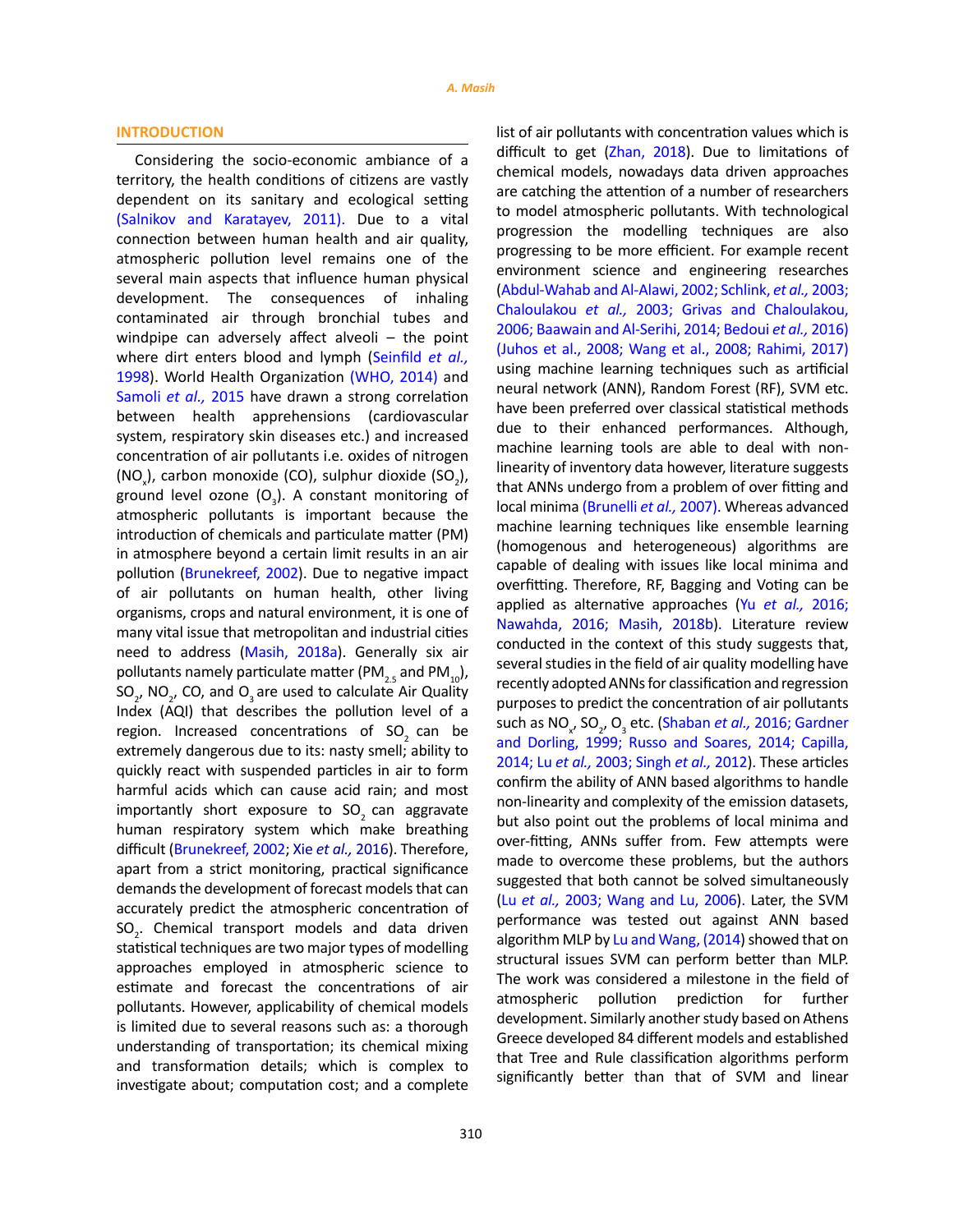regression (LR) (Riga *et al.,* 2009). Meanwhile, a comprehensive application of ensemble learning techniques in the field atmospheric modelling was considered by Singh *et al.,* 2013. The authors proposed an air quality model using principal component analysis (PCA) and ensemble learning algorithms – Bagging and Boosting for pollution forecasting. PCA was aimed at identifying the pollution sources. The study resulted in a significantly enhanced performance accuracy when compared with SVM. Similarly Cannon and Lord, (2000) built a model which used MLP and multilayer regression (MLR) as single base classifiers during the first phase to predict the maximum average of ground level ozone during the daytime. Whereas in second phase both classifiers were adopted within Bagging as base classifiers. The experiment results obtained suggest that, both classifiers have suffered from overfitting and instability when used as independent learners, while adopting them as base classifiers within bagging both resulted in an enhanced stability and improved accuracy. Which confirms its ability to deal with over-fitting and performance instability. The utility of homogenous ensemble learning algorithms RF in atmospheric sciences has been explored in a Sydney based study conducted by Jiang and Riley, (2015). The authors developed two classification models for performance comparison between RF and classification and regression tree (M5P). The study concluded that RF achieves better accuracy as compared to single base tree. While another RF based approach (Yu *et al.,* 2016) have lately been constructed to predict AQI value by using urban public data based on road information, air quality and meteorological datasets in different regions of Shenyang. Upon a proficient assessment of the model, it was verified that RF can outperform state of the art classifiers such as Naïve Bayes, Logistic Regression, single decision tree and ANN. Ensemble learning algorithms work on a

principle of developing multiple models, later when ensemble, result in an improved performance as compared to single based models. Discussing their applications, ensemble algorithms have successfully been employed in multiple fields such as finance, bioinformatics, computer security, marketing, and power for load prediction (Alfaro *et al.,* 2008; Gabralla and Abraham, 2014; Fathima *et al.,* 2014; Yang *et al.,* 2010; Tüfekci, 2014; Van Loon, *et al.,* 2007). Given these observations, the study has the following contributions: it draws a comparison between single base and ensemble learning classifiers; the results obtained were further tested as base classifiers, first within Bagging – a homogeneous ensemble learning technique and then within voting – a heterogeneous ensemble learning technique, with an aim to investigate about the best machine learning algorithm that can predict the atmospheric concentration of  $SO<sub>2</sub>$ with high precision by using emission and meteorological dataset. This study has been carried out in Russian Federation in 2019.

# **MATERIALS AND METHODS**

The study uses meteorological and atmospheric gas concentration data, obtained from the official website (https://uk-air.defra.gov.uk) of Department of Environment Food and Rural Affairs (DEFRA). The dataset was recorded during 1 January to 8 May, 2013 at a sampling rate of one hour near Marylebone road located in London, United Kingdom. The descriptive statistics of 9 attributes including 4 atmospheric pollutants (SO<sub>2</sub>, NO<sub>2</sub>, CO, and HCl) and 5 meteorological parameters (temperature, wind speed, wind direction, relative humidity, and atmospheric pressure) is presented in Table 1.

All analyses were performed in an open tool kit for data analysis known as *Waikato Environment for* 

| Attribute         | Unit                   | Valid N | Mean   | Minimum | Maximum | Standard deviation |
|-------------------|------------------------|---------|--------|---------|---------|--------------------|
| NO <sub>2</sub>   | $\mu$ g/m <sup>3</sup> | 2768    | 79.57  | 7.25    | 206.2   | 38.42              |
| SO <sub>2</sub>   | $\mu$ g/m <sup>3</sup> | 2768    | 45.2   | 0.47    | 141.1   | 40.3               |
| CO                | $\mu$ g/m <sup>3</sup> | 2768    | 106.04 | 1.27    | 436.78  | 79.54              |
| HCI               | $\mu$ g/m <sup>3</sup> | 2768    | 4.57   | 2.00    | 101.03  | 1.95               |
| Temperature       | °C                     | 2768    | 7.02   | $-9.2$  | 28.1    | 6.22               |
| Relative humidity | %                      | 2768    | 66.8   | 45.0    | 101.57  | 6.98               |
| Pressure          | mmHg                   | 2768    | 747.51 | 101.0   | 757.6   | 13.91              |
| Wind speed        | m/s                    | 2768    | 3.83   | 0.1     | 10.1    | 1.79               |
| Wind direction    | Degree                 | 2768    | 169.68 | 0.1     | 360     | 107.93             |

Table 1: Descriptive statistics of air pollutants and meteorological parameters Table 1: Descriptive statistics of air pollutants and meteorological parameters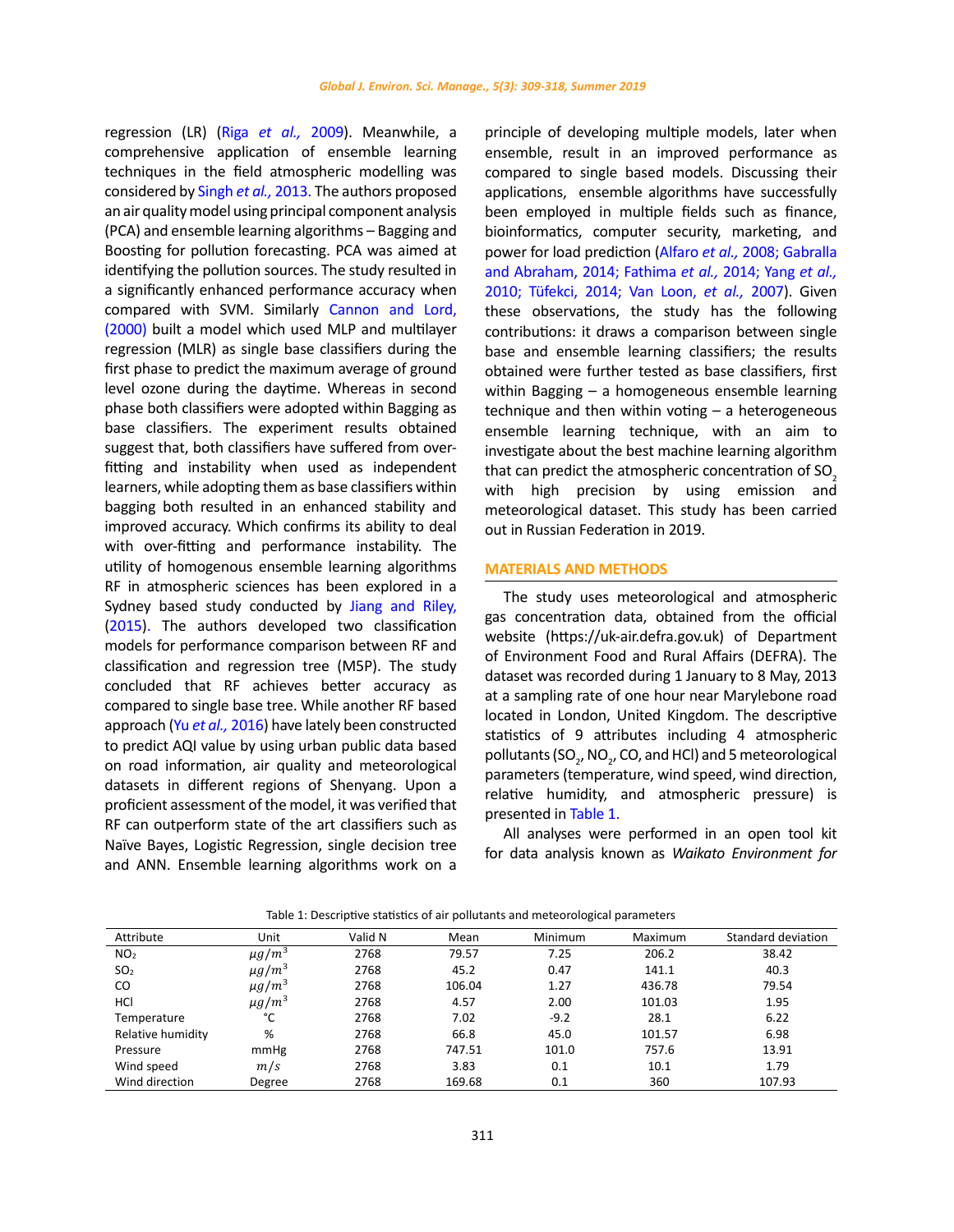### *Atmospheric concentration of SO<sup>2</sup>*



Fig 1: Data processing and modelling scheme



*Knowledge Analysis* (WEKA). Data analysis conducted for this paper has several stages involved: 1) data collection; 2) data preprocessing; 3) Single base vs homogenous ensemble learning classifiers; 4) Bagging and Voting as explained in Fig. 1. Several observations were made during preliminary analysis of the dataset such as: 1) no clear pattern in dataset was found; 2) several missing values were observed in meteorological parameters; 3) few extreme values were recorded in both pollutant and meteorological features. Thus data needed a thorough cleaning. To do so, during data preprocessing, incomplete and inconsistence instances i.e. missing values with discrepancies were detected and replaced using imputation method. Similarly the noisy data containing outliers were removed by using WEKA built-in filter named interquartile range.

are treated as one value. For that, Wind Speed (WS) and Wind Direction (WD) were combined in the form of two new orthogonal components: U=WS\*cos (WD) and V= WS\*sin (WD) to replace WS and WD. Lastly, the prepared dataset of 2768 instances were used for pollution modelling. The experiment design of the study is presented in Fig. 2. The work is divided into three different sets of experiments i.e. group-I, group-II and group-III. For group-I experiments altogether 7 models including 3 machine learning single base learners (MLP, SVM, M5P), 1 traditional statistical model (LR), and 3 homogenous ensemble learning models (RF, AR, RSS) were developed. To predict the concentration of  $SO_{2'}$  a comprehensive comparison was drawn between homogenous ensemble learning approaches and independent learners (i.e. single base learner algorithms). A single base classifiers are the algorithms which follow the basic rules machine learning. These algorithms take a training dataset and apply only one of the machine learning algorithm to build a prediction model e.g. LR, MLP, and SVM etc. Whereas, ensemble learning approaches usually use multiple algorithms to build a model. For group-II and III experiments, the study employs a meta-conformal ensemble approach (Balasubramanian *et al.,* 2014). The technique works on a principle of combining a base classifier h∈H with a meta-classifier m∈M to create a new combined classifier h:m which is more accurate than its base classifiers. An ensemble combines a series of k-learned models  $(m_1, m_2, m_3, \ldots, m_k)$  with an aim to create an improved composite classification model (Balasubramanian *et al.,* 2014). Considering the concept of composite modelling, during group-II and III experiments, all group-I algorithms were combined with meta-learners – bagging and voting respectively as shown in Fig. 2. For model configuration, concentration of air pollutants as well as environmental parameters were tested one by one to predict the atmospheric concentration of  $SO<sub>2</sub>$ 

Furthermore, a data transformation of wind direction was performed to make sure that 0 and 360 degrees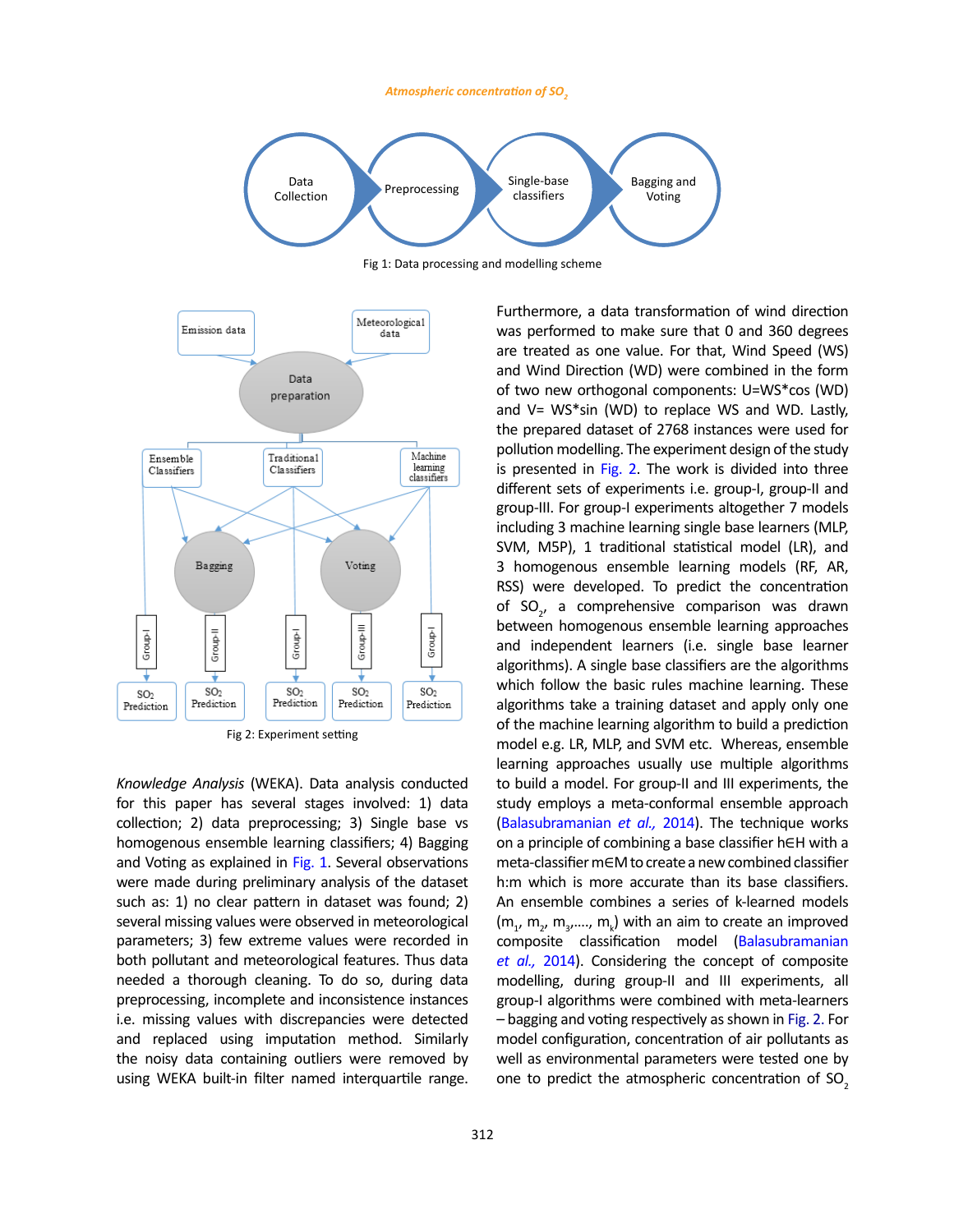in form of *R2* . The model performances were assessed under an experimental design of 80% training and 20% test data. To evaluate model performance four widely known scales: correlation coefficient (*R2* ), mean absolute error (MAE), root mean square error (RMSE), and relative absolute error (RAE) were used, their formulae are shown in Eqs. 1 to 4.

$$
R^{2} = \frac{\sum_{i} [(x_{i} - \bar{x})(y_{i} - \bar{y})]}{\left[ (\sum_{i} x_{i} - \bar{x})^{2} (\sum_{i} y_{i} - \bar{y})^{2} \right]^{1/2}}
$$
(1)

$$
MAE = \frac{1}{n} \sum_{i=1}^{n} |y_i - x_i|
$$
 (2)

$$
RMSE = \sqrt{\frac{1}{n} \sum_{i=1}^{n} (y_i - x_i)^2}
$$
 (3)

$$
RAE = \frac{\left| \sum_{i}^{n} y_{i} - x_{i} \right|}{\left| \sum_{i}^{n} \overline{y} - x_{i} \right|}
$$
\n(4)

Where,  $y_i$  and  $x_i$  are predicted and observed values respectively,  $\overline{x}$  is the average predicted value and n is total number of instances.

### **RESULTS AND DISCUSSION**

The successful application of ensemble learning techniques in several fields is an evidence that its applications in the field of environmental science and engineering is inevitable. Therefore, for SO<sub>2</sub> prediction, the performance accuracy of ensemble learning algorithms (RF, bagging and voting) have been assessed by using atmospheric pollution and meteorological data. Whereas for model validation the results were compared against other popularly known classifiers SVM and MLP. For experiment settings "Explorer"– a working environment implemented in WEKA was used. Besides applying WEKA implemented optimization algorithm named cross-validation parameter selection (CVPS) on all classifiers, for a fair comparison, the selected classifiers (SVM and MLP) were fine-tuned during preprocessing. In order to determine the optimal number of hidden layers for MLP, a range of experiments using 1 to 20 hidden layers were tested out. It can be seen in Fig. 3 that the MLP achieved the highest accuracy (*R2* =0.93) at three different occasions when the hidden layers were 7, 14 and 20. However, the study adopts 14 hidden layers because the error value obtained using 14 hidden neurons was considerably low (RAE = 44.65%) as compared to 7 and 20 i.e. RAE = 52.41% and 48.23% respectively.

Similarly, to determine the best kernel for SVM algorithm, four different kernels namely Poly kernel, Normalized Poly Kernel, Pearson VII function-based Universal kernel (PUK) and radial basis function (RBF) kernel were tested. The accuracy achieved by using these kernels is presented in Fig. 4. It reflects that the performance of PUK is significantly better than that of other three kernels. Hence study adopts PUK in further experiments. The first part of the analysis involves the proficiency evaluation of models. For each model, the experimental design calculates correlation coefficient (*R2* ) under different train/test conditions. Altogether, 5 different training and testing scenarios based on different training and testing dataset ratios were tried and tested for each prediction algorithm as shown



Fig. 4: Hidden layer selection using correlation coefficient value Fig. 3: Hidden layer selection using correlation coefficient value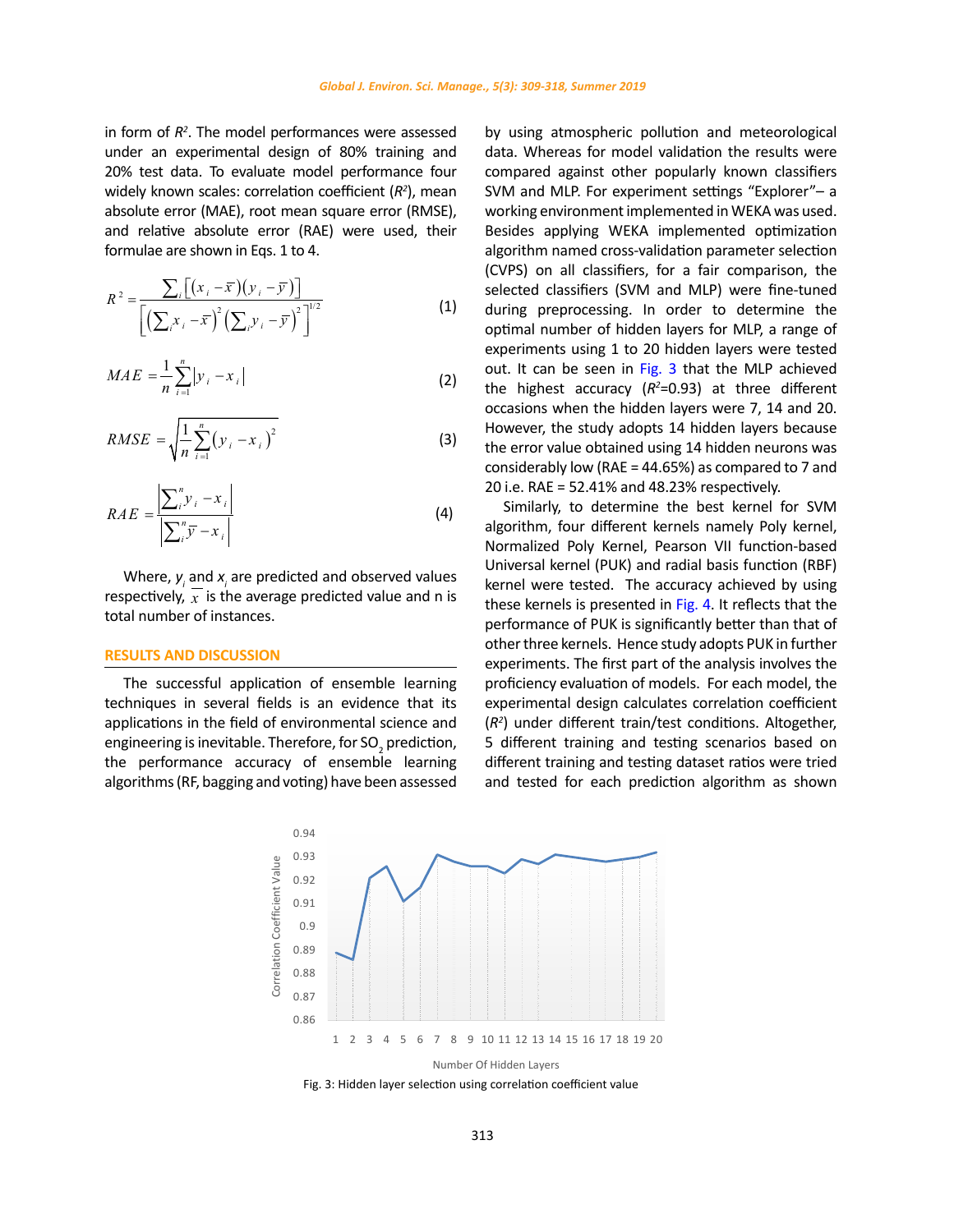in Fig. 5. Based on the best prediction performance, only RF, SVM, MLP and M5P out of seven classifiers were picked to determine the optimal training/testing scenario.

Prediction performance of RF, MLP, SVM and M5P, under different scenarios is presented in Fig. 5. It represents that, the performance of RF, in all scenarios has been the best, with a highest correlation coefficient equal to 0.95 under 80% –20% scenario, which no other classifier could achieve. While, the performance of M5P was the lowest among four with a correlation coefficient equal to 0.90. All four classifiers have performed the best under 80% –20% train/ test scenario. The correlation coefficient obtained by each classifier under 5 different situations is fairly high. However, the consistency of RF to standout in all situations is noticeable. The performance of SVM to accurately predict the atmospheric concentration of SO<sub>2</sub> was nearly as good as that of RF under almost all situations. For an in depth analysis the prediction performance of all seven algorithms under 80% –20% train/test scenario was compiled in Table 2 with an aim to compare the performances of different single base algorithms against homogenous ensemble learning approaches. While results presented in Tables 3 and 4 were obtained by adopting group-I classifiers within bagging and voting respectively by using metaconformity approach.

In Table 2, the performance of SVM and MLP have been fair with a correlation coefficient 0.94 and 0.93 respectively. But, RF (0.95) standout to be the best classification algorithms among all. Though the prediction performance of M5P is slightly shorter (*R2* = 0.92) than that of MLP (0.93), however, interestingly, the error values obtained for M5P (RMSE= 0.0016, RAE=36.88%) are significantly better than MLP (RMSE=0.002 and RAE=44.65%). In comparison other algorithms such as AR, LG and RSS have







Fig. 6: Training and test scenarios Fig. 5: Training and test scenarios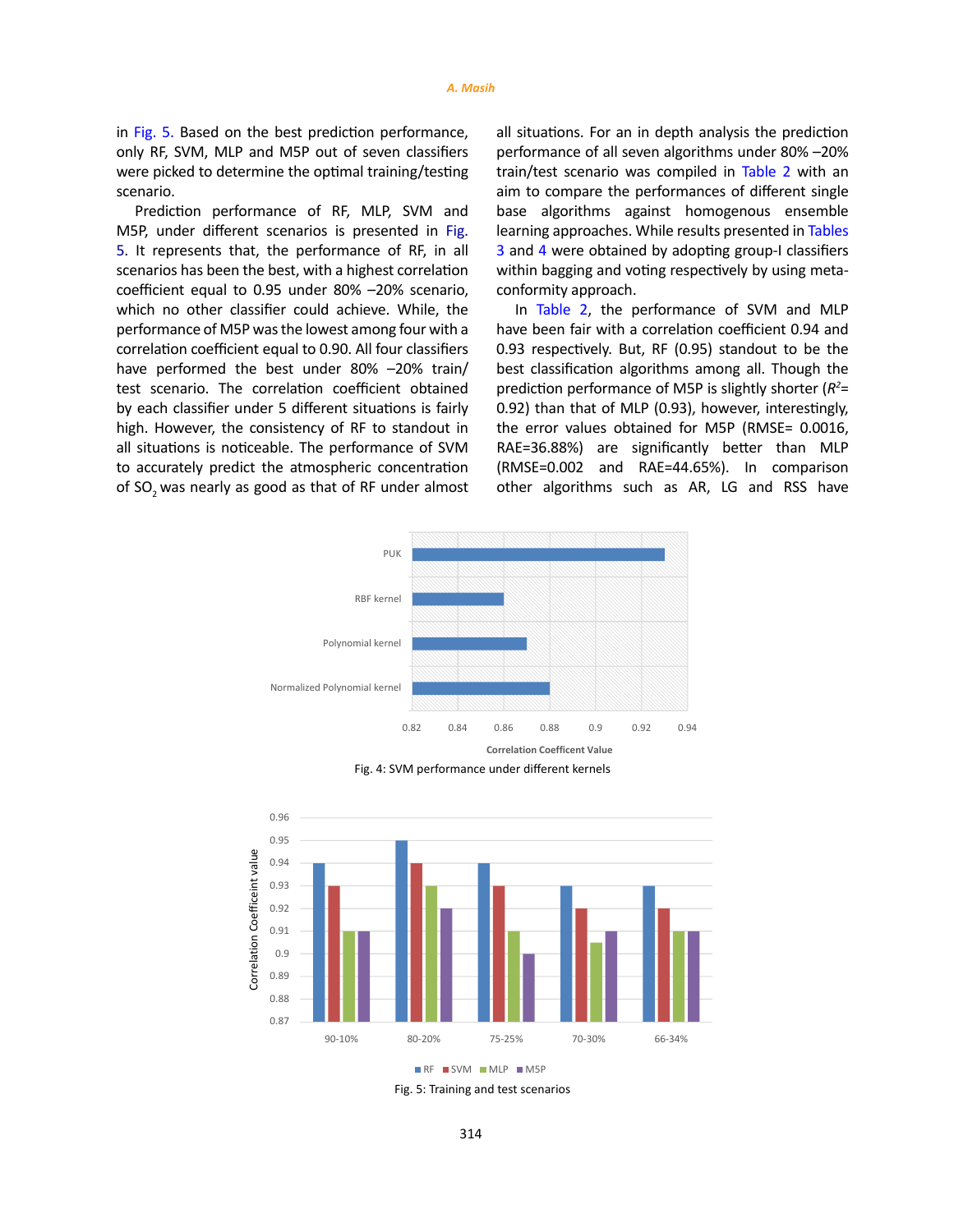underperformed having low prediction accuracy and high error values.

During group-II experiments all seven group-I algorithms were employed within bagging as base classifiers to enquire if it affects the prediction accuracy of atmospheric  $SO_2$ . Results presented in Table 3 are evident of an obvious boost observed in correlation coefficient for AR (from  $R^2$ =0.85 to 0.88) and RSS (from 0.89 to 0.92) within bagging, whereas a slight improvement in prediction accuracy of SVM ( $R^2$ =0.94 to 0.95) was also reported. In fact the improvement in prediction accuracy of SVM within bagging has not just matched the group-I best classifier RF (*R2* =0.95), but Bagged SVM performance in terms of error values (RMSE=0.0013, RAE=31.11%) is slightly better than Bagged RF (RMSE=0.0014, RAE=32.39%). On one hand Table 3 confirms the ability of homogenous ensemble learning technique – bagging to improve the prediction accuracy of different single base classifiers (AR, RSS, SVM, M5P), whereas on the other hand, it shows its limitation too. Because algorithms like RF and LR stayed unaffected within bagging. Interestingly, adopting MLP within bagging has not really affected its accuracy but in terms of error values a clear improvement of nearly 8% in RAE is recorded. A slight enhancement in Bagged MLP and Bagged SVM performances with a noticeable reduction in RMSE and RAE values in comparison with MLP and SVM as independent learners, is a confirmation of results reported by Windeatt, (2008) and Cannon and Lord, (2000) that apart from enhancing the prediction accuracy, bagging can solve over-fitting and local minima problems as well. Based on Tables 2 and 3, it is inferred that the performance of ensemble learning techniques (RF and bagging) is superior to that of traditional single base classifiers SVM, MLP, LR and M5P.

Furthermore, to test the prediction performance of heterogeneous technique – Voting, group-III experiments were conducted by the same metaconformity rule. It is important to mention here that

### Table 2: Prediction performance of different algorithms

| <b>Classifiers</b> | $R^2$ | <b>MAE</b> | <b>RMSE</b> | <b>RAE</b> (%) |
|--------------------|-------|------------|-------------|----------------|
| LR                 | 0.87  | 0.0015     | 0.002       | 46.61          |
| <b>MLP</b>         | 0.93  | 0.0016     | 0.002       | 44.65          |
| M <sub>5</sub> P   | 0.92  | 0.0012     | 0.0016      | 36.88          |
| <b>RF</b>          | 0.95  | 0.001      | 0.0013      | 30.90          |
| AR                 | 0.85  | 0.0017     | 0.0022      | 51.64          |
| <b>RSS</b>         | 0.89  | 0.0017     | 0.0022      | 51.09          |
| <b>SVM</b>         | 0.94  | 0.001      | 0.0013      | 31.66          |

# Table 3: Prediction performance of group-I classifiers in Bagging Table 3: Prediction performance of group-I classifiers in Bagging

| <b>Bagged classifiers</b>  | $R^2$ | MAE    | <b>RMSE</b> | RAE (%) |
|----------------------------|-------|--------|-------------|---------|
| Bagged-linear regression   | 0.87  | 0.0015 | 0.002       | 46.51   |
| Bagged-MLP                 | 0.93  | 0.0012 | 0.0015      | 36.92   |
| Bagged-M5P                 | 0.93  | 0.0012 | 0.0015      | 35.88   |
| Bagged-random forest       | 0.95  | 0.0011 | 0.0014      | 32.39   |
| Bagged-additive regression | 0.88  | 0.0015 | 0.002       | 45.33   |
| Bagged-random subspace     | 0.92  | 0.0015 | 0.002       | 46.04   |
| Bagged-SVM                 | 0.95  | 0.001  | 0.0013      | 31.11   |

Table 4: Results of different group-I classifiers combined in voting Table 4: Results of different group-I classifiers combined in voting

| Experiment No. | Voting                | $R^2$ | <b>MAE</b> | <b>RMSE</b> | RAE (%) |
|----------------|-----------------------|-------|------------|-------------|---------|
|                | RF, LR, MLP           | 0.93  | 0.0012     | 0.0016      | 37.45   |
|                | RF.LR. M5P            | 0.93  | 0.0012     | 0.0015      | 36.05   |
|                | RF, M5P, AR, RSS      | 0.93  | 0.0012     | 0.0016      | 37.31   |
| 4              | LR, M5P, AR, RSS      | 0.91  | 0.0014     | 0.0018      | 41.21   |
|                | MLP, LR, M5P, AR, RSS | 0.92  | 0.0013     | 0.0017      | 39.89   |
| 6              | SVM, MLP, LR, AR      | 0.93  | 0.0012     | 0.0016      | 37.26   |
|                | SVM, RF, M5P          | 0.95  | 0.001      | 0.0013      | 30.88   |
| 8              | SVM, RF, MLP          | 0.95  | 0.0011     | 0.0014      | 32.73   |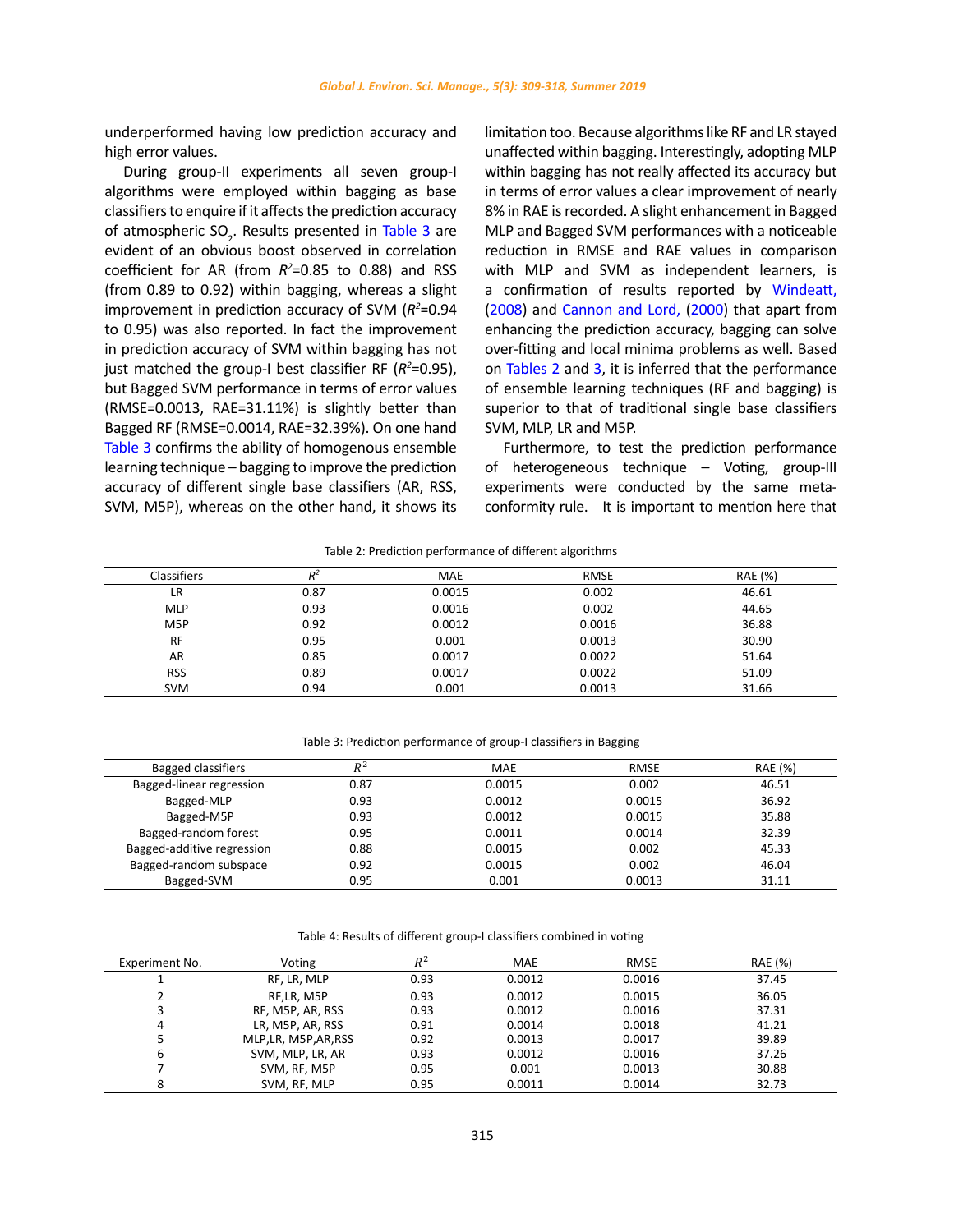there is no specific rule that determines the minimum or maximum number of base classifier for an experiment in Voting. In Table 4, a total of 8 different combinations containing 3, 4 and even 5 group-I algorithms as base classifiers were tried. It is worth noting that voting uses the same group-I algorithms as base classifiers but ensemble them in different sets. First three experiments adopt RF due to its best performance (strong classifier), along with other weak classifiers such as MLP, M5P, LG, and AR in form of different composite models. In experiment 4 and 5 only weak classifiers were considered, whereas for experiment 6 and 7 SVM being best performer (strong classifier) was combined first with weak classifiers (MLP, LR, AR); and then with a weak (M5P) and a strong (RF) respectively. Last experiment only involves top group-I classifiers i.e. RF, SVM and MLP.

It was fascinating to see that in general all different sets of classifiers have resulted in an accuracy above 0.90. Specifically experiment 1, 2, 3 in which a strong classifier (RF) and 6 where SVM being strong contender was combined with weak classifiers, have performed exceptionally well by achieving a high correlation coefficient equal to 0.93 and low RAE value ranging from RAE = 36.05% to 37.45%. Although the prediction performance of experiment 4 and 5 is mediocre having  $R^2$ = 0.91 and  $R^2$ = 0.92 respectively, when only weak classifiers were considered in comparison with other results in Table 4, yet the accuracy values are good enough to compete popularly known single base classifiers such as MLP ( $R^2$ = 0.93), M5P ( $R^2$ = 0.92), and LR  $(R<sup>2</sup>= 0.87)$ . It establishes that ensemble mixing of single base learners within voting irrespective of strong or weak classifier sets, results in an enhanced prediction performance. Last two results listed in Table 4 are worth looking at because of two reasons: 1) their remarkably high prediction performance in terms of *R2* and error values; and 2) the type of composite models tried. In both experiments RF and SVM were considered with third classifier M5P and MLP respectively. Table 4 is evident that the overall accuracy of both combinations have produced an all-time high correlation coefficient of  $R^2$ =0.95, but the error values obtained under experiment 7 when M5P (Tree classifier) joined RF and SVM is almost 2% lower than that when MLP was a third classifier. Which reflects the superiority of tree classifiers for their ability to predict with high predictive accuracy and low error values.

# **CONCLUSION**

The work presented draws a comparison between three different types of classification schemes: single base learners (MLP, SVM, M5P, LR); homogenous ensemble (Random Forest, Bagging); and heterogeneous ensemble (Voting) techniques to predict the SO<sub>2</sub> concentrations in air by using 4 air pollutants (SO<sub>2</sub>, NO<sub>2</sub>, CO, and HCl) and 5 meteorological parameters (temperature, wind speed, wind direction, relative humidity, and atmospheric pressure). The results obtained suggest that 1) Random Forest performs significantly better as compared to single base classification algorithms and 2) Bagging has the ability to overall enhance the predictive accuracy of the single base learners. In fact SVM performed slightly better than RF when both were used as base classifiers within Bagging. The last set of experiments revealed that irrespective of type of classifiers (strong or weak), employing single base learners within voting, enhances their overall predictive accuracy. Whereas specifically, a set of classifiers containing SVM, RF along with M5P and MLP within heterogeneous ensemble classifier voting achieved the highest prediction accuracy (0.95) and lowest RMSE and RAE values (RMSE=0.001, RAE=30.88%). It indicates that, voting has the ability to efficiently compete with the best prediction classifiers RF (*R2* =0.95, RMSE=0.0013, RAE=30.9%) and bagged SVM (*R2* =0.95, RMSE=0.003, RAE=31.11%).

### **ACKNOWLEDGEMENT**

The Author expresses its gratitude to the Management of Graduate School of Economics and Management, Ural Federal University, Ekaterinburg Russian Federation for providing necessary facilities to complete this study successfully.

### **CONFLICT OF INTEREST**

The author declares that there is no conflict of interests regarding the publication of this manuscript. In addition, the ethical issues, including plagiarism, informed consent, misconduct, data fabrication and/or falsification, double publication and/or submission, and redundancy have been completely observed by the authors.

## **ABBREVIATIONS**

| ANN | <b>Artificial Neural Network</b> |
|-----|----------------------------------|
| AQI | Air quality index                |
| AR  | Additive regression              |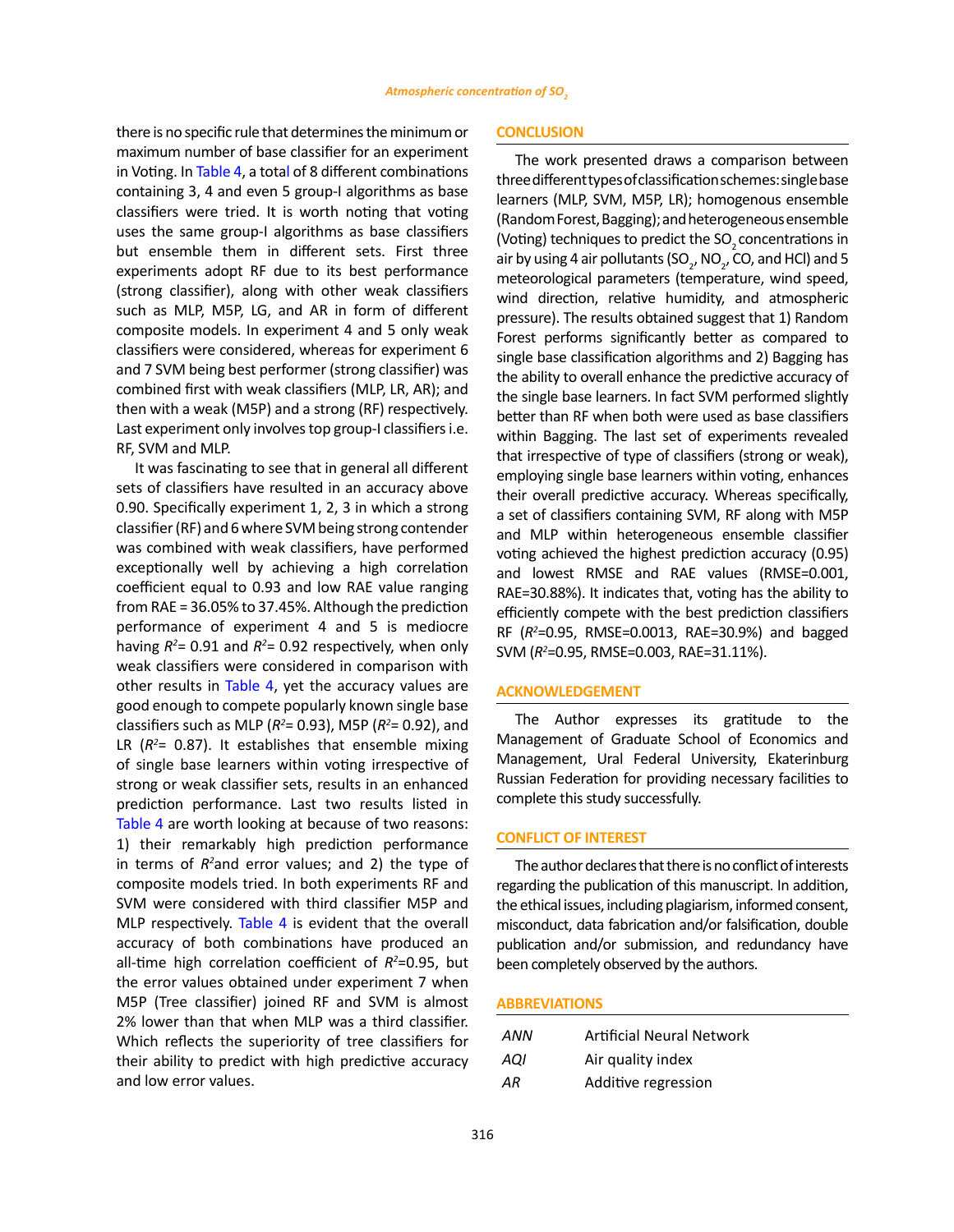| CО                          | Carbon monoxide                                                |
|-----------------------------|----------------------------------------------------------------|
| <b>CVPS</b>                 | Cross validation parameter selection                           |
| DEFRA                       | Department for Environment Food<br>and Rural affairs           |
| НCІ                         | Hydro chloric acid                                             |
| LR                          | Linear regression                                              |
| M5P                         | Regression Tree using M5 algorithm                             |
| MAE                         | Mean absolute error                                            |
| MLP                         | Multilayer perceptron                                          |
| MLR                         | Multi linear regression                                        |
| NO <sub>2</sub>             | Nitrogen dioxide                                               |
| $O_{\scriptscriptstyle{Q}}$ | Ozone                                                          |
| <b>PCA</b>                  | <b>Principle Component Analysis</b>                            |
| PМ                          | Particulate matter                                             |
| $PM_{2.5}$                  | Particles less than or equal to 2.5<br>micrometers in diameter |
| $PM_{10}$                   | Particles less than or equal to 10<br>micrometers in diameter  |
| PUK                         | Pearson VII function based universal<br>kernel                 |
| $R^2$                       | Correlation of determination                                   |
| RAE                         | Relative absolute error                                        |
| RBF                         | Radial basis function                                          |
| RF                          | Random forest                                                  |
| RMSE                        | Root mean squared error                                        |
| RSS                         | Random subspace                                                |
| SO,                         | Sulphur dioxide                                                |
| <b>SVM</b>                  | Support vector machine                                         |
| WD                          | Wind direction                                                 |
| <b>WEKA</b>                 | Waikato Environment for Knowledge<br>Analysis                  |
| WHO                         | World Health Organization                                      |
| WS                          | Wind speed                                                     |

#### **REFERENCES**

[Abdul-Wahab, S.A.; Al-Alawi, S.M.. \(2002\). Assessment and prediction](https://squ.pure.elsevier.com/en/publications/assessment-and-prediction-of-tropospheric-ozone-concentration-lev)  [of tropospheric ozone concentration levels using artificial neural](https://squ.pure.elsevier.com/en/publications/assessment-and-prediction-of-tropospheric-ozone-concentration-lev)  [networks. Environ Modell Software, 17: 219-228](https://squ.pure.elsevier.com/en/publications/assessment-and-prediction-of-tropospheric-ozone-concentration-lev) **(10 Pages).** 

Alfaro, E.; García, N.; Gámez, M.; Elizondo, D., (2008). Bankruptcy [forecasting: An empirical comparison of AdaBoost and neural](https://dl.acm.org/citation.cfm?id=1360843)  [networks. Decis. Support Syst., 45: 110-122](https://dl.acm.org/citation.cfm?id=1360843) **(13 pages)**.

[Baawain, M.S.; Al-Serihi, A.S., \(2014\). Systematic approach for the](https://pdfs.semanticscholar.org/301e/4048136a943cfa7259d5788446c42ddd95f9.pdf)  [prediction of ground-level air pollution \(around an industrial port\)](https://pdfs.semanticscholar.org/301e/4048136a943cfa7259d5788446c42ddd95f9.pdf)  [using an artificial neural network. Aerosol Air qual. Res., 14: 124-](https://pdfs.semanticscholar.org/301e/4048136a943cfa7259d5788446c42ddd95f9.pdf) 134 **[\(11 pages\).](https://pdfs.semanticscholar.org/301e/4048136a943cfa7259d5788446c42ddd95f9.pdf)**

[Balasubramanian, V.; Ho, S.S.; Vovk, V.,\(2014\). Conformal prediction](https://www.sciencedirect.com/topics/computer-science/base-classifier) 

[for relaible machine learning: theory, adoptions and applications.](https://www.sciencedirect.com/topics/computer-science/base-classifier) [Newnes](https://www.sciencedirect.com/topics/computer-science/base-classifier) 

- Bedoui, S.; Gomri, S.; Samet, H.; Kachouri, A., (2016). A prediction distribution of atmospheric pollutants using support vector machines, discriminant analysis and mapping tools (Case study: Tunisia). Pollution, 2: 11-23 **(13 pages)**.
- [Brunekreef, B. and. \(2002\). Air pollution and health. The lancet,](https://www.sciencedirect.com/science/article/pii/S0140673602112748) [360\(9341\): 1233-1242](https://www.sciencedirect.com/science/article/pii/S0140673602112748) **(10 pages)**.
- [Brunelli, U.; Piazza, V.; Pignato, L.; Sorbello, F.; Vitabile, S., \(2007\). Two](https://www.sciencedirect.com/science/article/pii/S1352231006012696)days ahead prediction of daily maximum concentrations of  $SO_2$ , O3, PM10, NO<sub>2</sub>[, CO in the urban area of Palermo, Italy. Atmos. Environ.,](https://www.sciencedirect.com/science/article/pii/S1352231006012696) [41, 2967-2995](https://www.sciencedirect.com/science/article/pii/S1352231006012696) **(29 pages)**.
- [Cannon, A.J.; Lord, E.R., \(2000\). Forecasting summertime surface](https://www.tandfonline.com/doi/abs/10.1080/10473289.2000.10464024)[level ozone concentrations in the Lower Fraser Valley of British](https://www.tandfonline.com/doi/abs/10.1080/10473289.2000.10464024) [Columbia: An ensemble neural network approach. J. Air Waste](https://www.tandfonline.com/doi/abs/10.1080/10473289.2000.10464024) [Manage. Assoc., 50: 322-339](https://www.tandfonline.com/doi/abs/10.1080/10473289.2000.10464024) **(18 pages)**.
- [Capilla, C., \(2014\). Multilayer perceptron and regression modelling to](https://www.semanticscholar.org/paper/Multilayer-perceptron-and-regression-modelling-to-Capilla/d2b7c9d27875f1675e34f56df0f55a11328b6728) [forecast hourly nitrogen dioxide concentrations. WIT Trans. Ecol.](https://www.semanticscholar.org/paper/Multilayer-perceptron-and-regression-modelling-to-Capilla/d2b7c9d27875f1675e34f56df0f55a11328b6728) [Environ., 183: 39-48](https://www.semanticscholar.org/paper/Multilayer-perceptron-and-regression-modelling-to-Capilla/d2b7c9d27875f1675e34f56df0f55a11328b6728) **(10 pages)**.
- [Chaloulakou, A.; Saisana, M.; Spyrellis, N., \(2003\). Comparative](https://www.sciencedirect.com/science/article/pii/S0048969703003358) [assessment of neural networks and regression models for](https://www.sciencedirect.com/science/article/pii/S0048969703003358) [forecasting summertime ozone in Athens. Sci. Total Environ., 313:](https://www.sciencedirect.com/science/article/pii/S0048969703003358) 1-13 **[\(13 pages\)](https://www.sciencedirect.com/science/article/pii/S0048969703003358)**.
- [Elangasinghe, M.A.; Singhal, N.; Dirks, K.N.; Salmond, J.A.;](https://www.sciencedirect.com/science/article/pii/S1352231014003239) [Samarasinghe, S., \(2014\). Complex time series analysis of PM10 and](https://www.sciencedirect.com/science/article/pii/S1352231014003239) [PM2. 5 for a coastal site using artificial neural network modelling](https://www.sciencedirect.com/science/article/pii/S1352231014003239) [and k-means clustering. Atmos. Environ., 94: 106-116](https://www.sciencedirect.com/science/article/pii/S1352231014003239) **(11 pages)**.
- [Fathima, A.; Mangai, J.A.; Gulyani, B.B., \(2014\). An ensemble method](https://www.tandfonline.com/doi/abs/10.1080/15715124.2014.936442) [for predicting biochemical oxygen demand in river water using data](https://www.tandfonline.com/doi/abs/10.1080/15715124.2014.936442) [mining techniques. Int. J. River Basin Manage., 12: 357-366](https://www.tandfonline.com/doi/abs/10.1080/15715124.2014.936442) **(10 [pages\)](https://www.tandfonline.com/doi/abs/10.1080/15715124.2014.936442)**.
- [Gabralla, L.A.; Abraham, A., \(2014\). Prediction of oil prices using](https://link.springer.com/chapter/10.1007/978-3-319-08156-4_34) [bagging and random subspace. Proceedings of the Fifth](https://link.springer.com/chapter/10.1007/978-3-319-08156-4_34) [International Conference on Innovations in Bio-Inspired Computing](https://link.springer.com/chapter/10.1007/978-3-319-08156-4_34) [and Applications, 343-354](https://link.springer.com/chapter/10.1007/978-3-319-08156-4_34) **(12 pages).**
- [Gardner, M.W.; Dorling, S.R., \(1999\). Neural network modelling and](https://www.sciencedirect.com/science/article/pii/S1352231098002301) prediction of hourly NOx and  $NO<sub>2</sub>$  concentrations in urban air in [London. Atmos. Environ., 33: 709-719](https://www.sciencedirect.com/science/article/pii/S1352231098002301) **(11 pages)**.

[Grivas, G., and Chaloulakou, A. \(2006\). Artificial neural network models](https://www.sciencedirect.com/science/article/pii/S1352231005010137) [for prediction of PM10 hourly concentrations, in the Greater Area](https://www.sciencedirect.com/science/article/pii/S1352231005010137) [of Athens, Greece. Atmos. Environ., 40: 1216-1229](https://www.sciencedirect.com/science/article/pii/S1352231005010137) **(14 pages)**.

[Jiang, N.; Riley, M.L., \(2015\). Exploring the utility of the random forest](http://files.aiscience.org/journal/article/pdf/70140040.pdf) [method for forecasting ozone pollution in Sydney. J. Environ.](http://files.aiscience.org/journal/article/pdf/70140040.pdf) [Protect. Sustainable develop., 1: 245-254](http://files.aiscience.org/journal/article/pdf/70140040.pdf) **(12 pages)**.

- [Juhos, I.; Makra, L.; Tóth, B., \(2008\). Forecasting of traffic origin NO](http://www.academia.edu/download/39918967/Forecasting_of_traffic_origin_NO_and_NO20151111-15827-5b0i8s.pdf) and NO<sub>2</sub> [concentrations by Support Vector Machines and neural](http://www.academia.edu/download/39918967/Forecasting_of_traffic_origin_NO_and_NO20151111-15827-5b0i8s.pdf) [networks using Principal Component Analysis. Simul. Mdel. Prat.](http://www.academia.edu/download/39918967/Forecasting_of_traffic_origin_NO_and_NO20151111-15827-5b0i8s.pdf) [Theory., 16: 1488-1502](http://www.academia.edu/download/39918967/Forecasting_of_traffic_origin_NO_and_NO20151111-15827-5b0i8s.pdf) **(15 pages)**.
- [Lu, W.Z.; Fan, H.Y.; Lo, S.M., \(2003\). Application of evolutionary neural](https://www.sciencedirect.com/science/article/pii/S0925231202006239) [network method in predicting pollutant levels in downtown area of](https://www.sciencedirect.com/science/article/pii/S0925231202006239) [Hong Kong. Neurocomputing, 51: 387-400](https://www.sciencedirect.com/science/article/pii/S0925231202006239) **(14 pages)**.
- [Lu, W.Z.; Wang, W.J.; Wang, X.K.; Xu, Z.B.; Leung, A.Y., \(2003\). Using](https://link.springer.com/article/10.1023/A:1024819309108) [improved neural network model to analyze RSP, NO x and NO 2](https://link.springer.com/article/10.1023/A:1024819309108) [levels in urban air in Mong Kok, Hong Kong. Environ. Monit. Assess.,](https://link.springer.com/article/10.1023/A:1024819309108) [87: 235-254](https://link.springer.com/article/10.1023/A:1024819309108) **(20 pages)**.
- [Lu, W.Z.; Wang, D., \(2014\). Learning machines: Rationale and](https://www.sciencedirect.com/science/article/pii/S156849461400338X) [application in ground-level ozone prediction. Appl. Soft. Comput.,](https://www.sciencedirect.com/science/article/pii/S156849461400338X) [24: 135-141](https://www.sciencedirect.com/science/article/pii/S156849461400338X) **(7 pages)**.
- [Masih, A., \(2018a\). Thar Coalfield: Sustainable Development and an](https://iopscience.iop.org/article/10.1088/1742-6596/989/1/012004/pdf) [Open Sesame to the energy security of Pakistan. IOP Conference](https://iopscience.iop.org/article/10.1088/1742-6596/989/1/012004/pdf) [Series: Journal of Physics, 989 \(1\): 012004](https://iopscience.iop.org/article/10.1088/1742-6596/989/1/012004/pdf) **(8 pages)**.